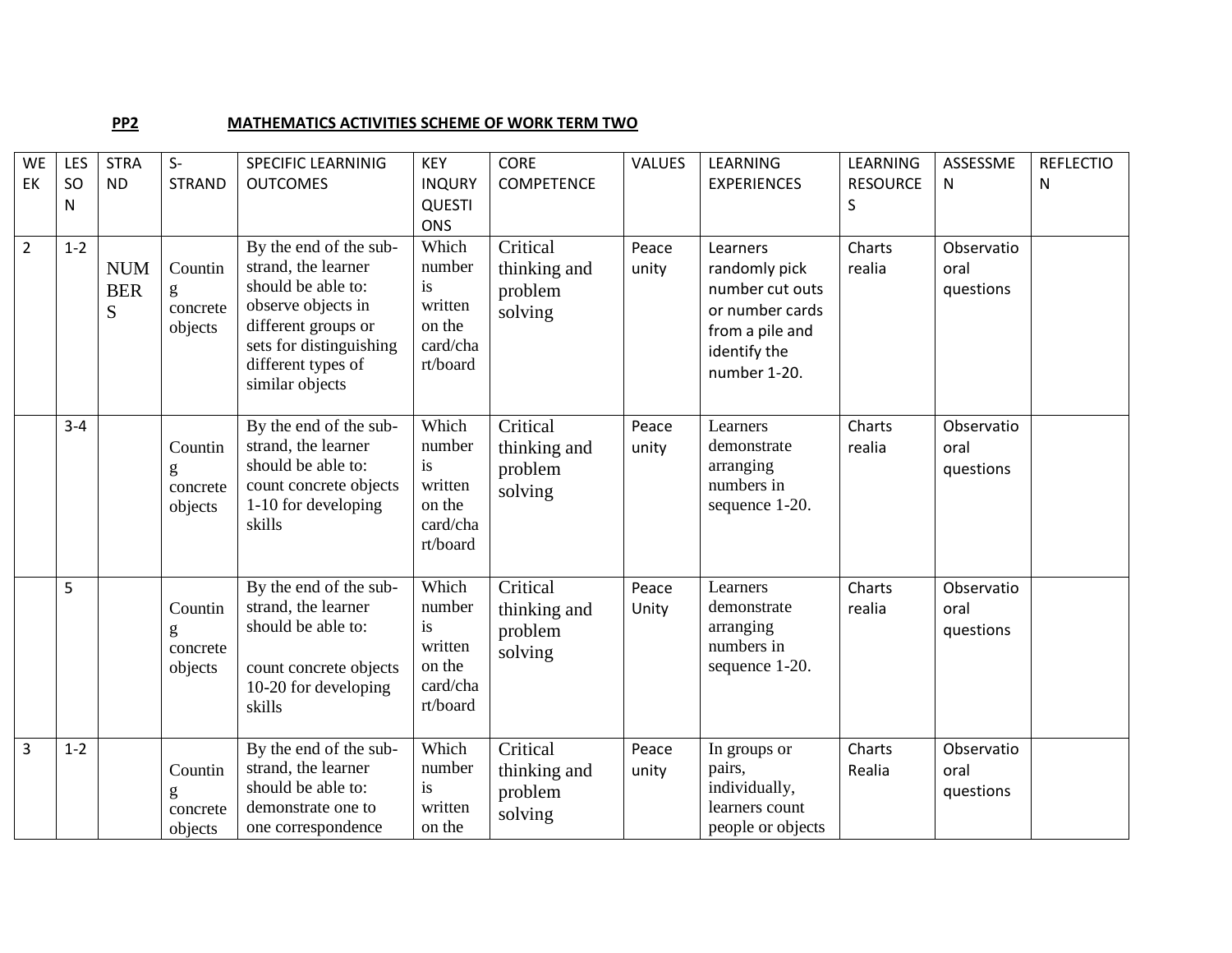|   |         |                                     | while counting<br>concrete objects                                                                                                                      | card/cha<br>rt/board                                                   |                                                |                | in their class up<br>to $20$                                                                                      |                  |                                 |  |
|---|---------|-------------------------------------|---------------------------------------------------------------------------------------------------------------------------------------------------------|------------------------------------------------------------------------|------------------------------------------------|----------------|-------------------------------------------------------------------------------------------------------------------|------------------|---------------------------------|--|
|   | $3 - 4$ | Countin<br>g<br>concrete<br>objects | By the end of the sub-<br>strand, the learner<br>should be able to:<br>enjoy counting objects<br>within their<br>environment                            | Which<br>number<br>is<br>written<br>on the<br>card/cha<br>rt/board     | Critical<br>thinking and<br>problem<br>solving | Peace<br>Unity | Learners play<br>counting games<br>involving<br>counting objects<br>$1-20$                                        | Charts<br>realia | Observatio<br>oral<br>questions |  |
|   | 5       | Countin<br>g<br>concrete<br>objects | By the end of the sub-<br>strand, the learner<br>should be able to:<br>appreciate the use of<br>one to one<br>correspondence in real<br>life situations | Which<br>number<br>is<br>written<br>on the<br>card/cha<br>rt/board     | Critical<br>thinking and<br>problem<br>solving | Peace<br>Unity | Learners play<br>counting games<br>involving<br>counting objects<br>$1 - 20$                                      | Charts<br>realia | Observatio<br>oral<br>questions |  |
| 4 | $1 - 2$ | Number<br>sequenci<br>ng            | By the end of the sub-<br>strand, the learner<br>should be able to:<br>identify number<br>symbols 1-10 for<br>acquisition of<br>numeracy skills         | How<br>can<br>these<br>numbers<br>be<br>arranged<br>in<br>sequenc<br>e | Critical<br>thinking and<br>problem<br>solving | Peace<br>Unity | Learners<br>randomly pick<br>number cut outs<br>or number cards<br>from a pile and<br>identify the<br>number 1-10 | Charts<br>realia | Observatio<br>oral<br>questions |  |
|   | $3 - 4$ | Number<br>sequenci<br>ng            | By the end of the sub-<br>strand, the learner<br>should be able to:<br>identify number<br>symbols 10-20 for                                             | How<br>can<br>these<br>numbers<br>be                                   | Critical<br>thinking and<br>problem<br>solving | Peace<br>unity | Learners<br>randomly pick<br>number cut outs<br>or number cards<br>from a pile and                                | Charts<br>realia | Observatio<br>oral<br>questions |  |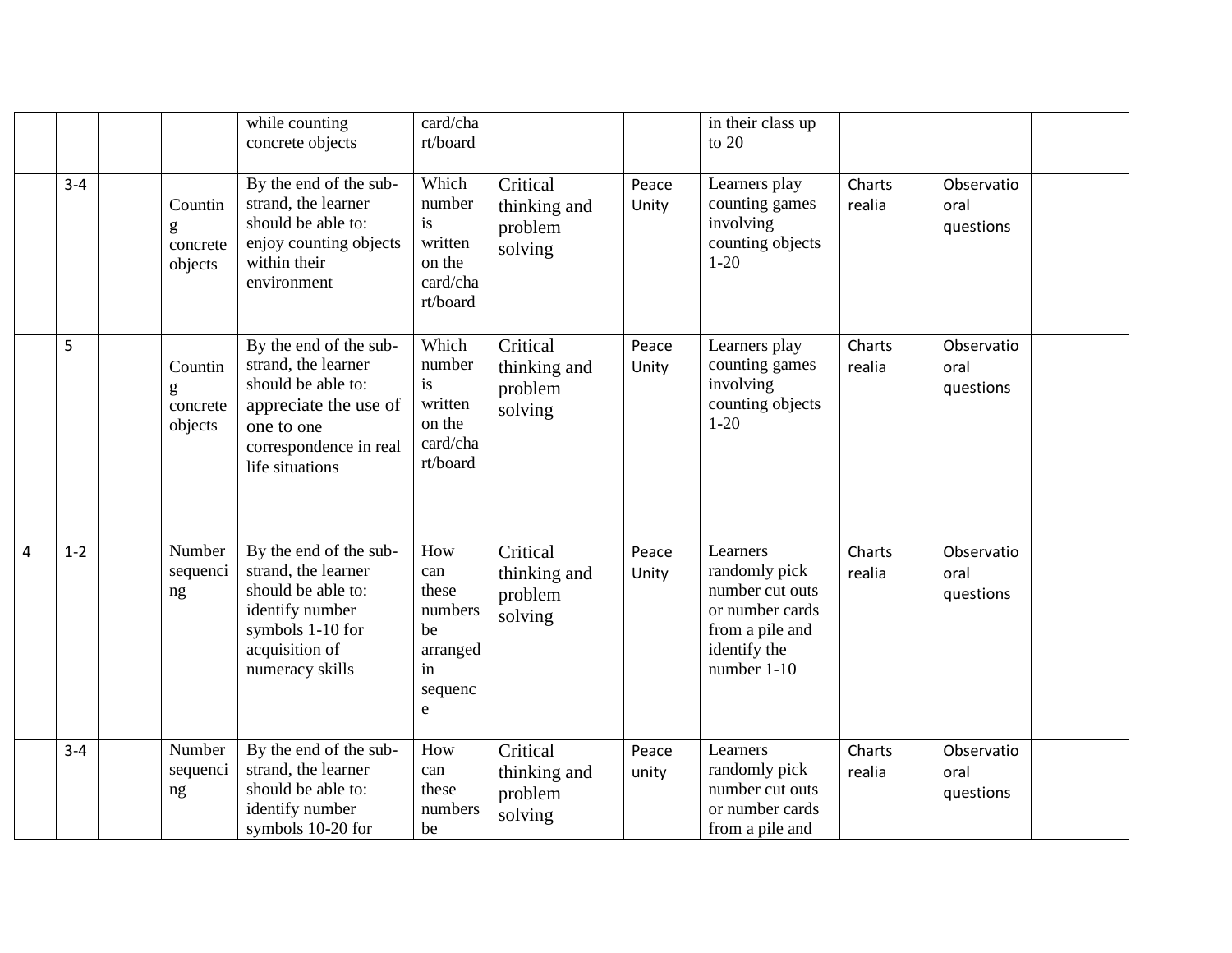|   |         |                          | acquisition of<br>numeracy skills                                                                                                                            | arranged<br>in<br>sequenc<br>e                                                 |                                                |                | identify the<br>number 10-20                                                                                                                                     |                  |                                 |  |
|---|---------|--------------------------|--------------------------------------------------------------------------------------------------------------------------------------------------------------|--------------------------------------------------------------------------------|------------------------------------------------|----------------|------------------------------------------------------------------------------------------------------------------------------------------------------------------|------------------|---------------------------------|--|
|   | 5       | Number<br>sequenci<br>ng | By the end of the sub-<br>strand, the learner<br>should be able to:<br>arrange number cards<br>in sequence 1-10 for<br>appreciation of<br>increase in value  | How<br>can<br>these<br>numbers<br>be<br>arranged<br>in<br>sequenc<br>e         | Critical<br>thinking and<br>problem<br>solving | Peace<br>unity | Learners<br>demonstrate<br>arranging<br>numbers in<br>sequence 1-20                                                                                              | Charts<br>realia | Observatio<br>oral<br>questions |  |
| 5 | $1 - 2$ | Number<br>sequenci<br>ng | By the end of the sub-<br>strand, the learner<br>should be able to:<br>arrange number cards<br>in sequence 10-20 for<br>appreciation of<br>increase in value | How<br>can<br>these<br>numbers<br>be<br>arranged<br>in<br>sequenc<br>${\bf e}$ | Critical<br>thinking and<br>problem<br>solving | Peace<br>unity | Learners<br>demonstrate<br>arranging<br>numbers in<br>sequence 1-20                                                                                              | Charts<br>realia | Observatio<br>oral<br>questions |  |
|   | $3 - 4$ | Number<br>sequenci<br>ng | By the end of the sub-<br>strand, the learner<br>should be able to:<br>arrange number cards<br>in sequence by<br>completing missing<br>numbers               | How<br>can<br>these<br>numbers<br>be<br>arranged<br>in<br>sequenc<br>e         | Critical<br>thinking and<br>problem<br>solving | Peace<br>unity | In pairs or<br>groups,<br>individually,<br>learners complete<br>missing numbers<br>in sequence by<br>placing the<br>appropriate<br>number cards or<br>cut - outs | Charts<br>realia | Observatio<br>oral<br>questions |  |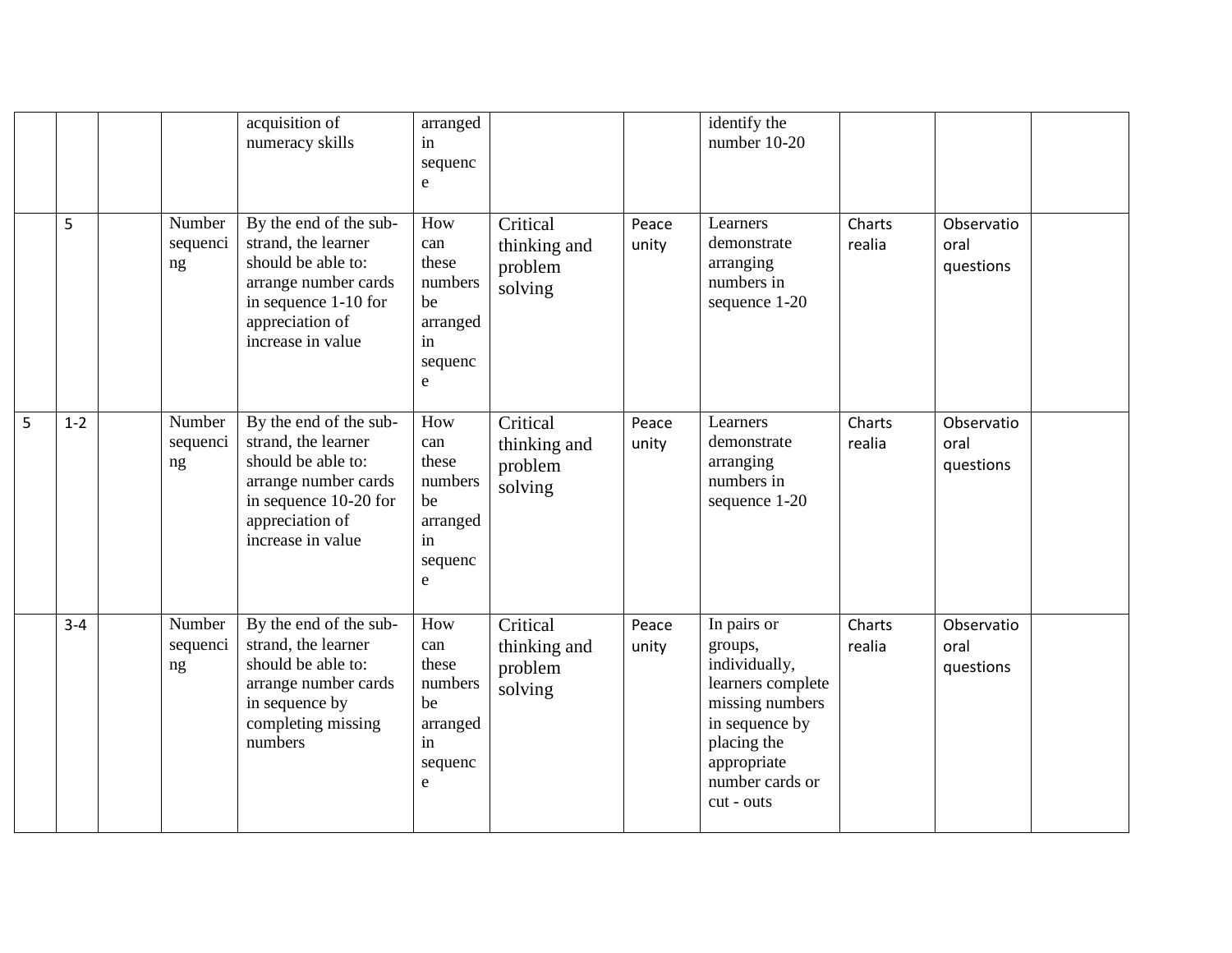|   | 5       | Number<br>sequenci<br>ng | By the end of the sub-<br>strand, the learner<br>should be able to:<br>enjoy arranging<br>numbers in sequence<br>in day to day<br>experiences                                | How<br>can<br>these<br>numbers<br>be<br>arranged<br>in<br>sequenc<br>e | Critical<br>thinking and<br>problem<br>solving | Peace<br>unity | Learners sing<br>songs on number<br>sequence<br>comprising<br>numbers 1-20.                   | Charts<br>realia | Observatio<br>oral<br>questions |
|---|---------|--------------------------|------------------------------------------------------------------------------------------------------------------------------------------------------------------------------|------------------------------------------------------------------------|------------------------------------------------|----------------|-----------------------------------------------------------------------------------------------|------------------|---------------------------------|
| 6 | $1 - 2$ | Number<br>Value          | By the end of the sub-<br>strand, the learner<br>should be able to:<br>collect objects from<br>the environment                                                               | Which<br>group<br>has<br>3,4,5,2<br>0<br>objects?                      | Critical<br>thinking and<br>problem<br>solving | Peace<br>unity |                                                                                               | Charts<br>realia | Observatio<br>oral<br>questions |
|   | $3 - 4$ | Number<br>Value          | By the end of the sub-<br>strand, the learner<br>should be able to:<br>count groups of<br>objects in the<br>environment and<br>select the<br>corresponding number<br>symbol. | Which<br>group<br>has<br>3,4,5,2<br>$\overline{0}$<br>objects?         | Critical<br>thinking and<br>problem<br>solving | Peace<br>unity | Learners<br>demonstrate and<br>relate the number<br>symbol and their<br>value                 | Charts<br>realia | Observatio<br>oral<br>questions |
|   | 5       | Number<br>Value          | By the end of the sub-<br>strand, the learner<br>should be able to:<br>sort groups of objects<br>in the environment<br>and select the<br>corresponding number<br>symbol.     | Which<br>group<br>has<br>3,4,5,2<br>$\Omega$<br>objects?               | Critical<br>thinking and<br>problem<br>solving | Peace<br>unity | In groups<br>learners count<br>concrete objects<br>and relate them<br>to the number<br>symbol | Charts<br>realia | Observatio<br>oral<br>questions |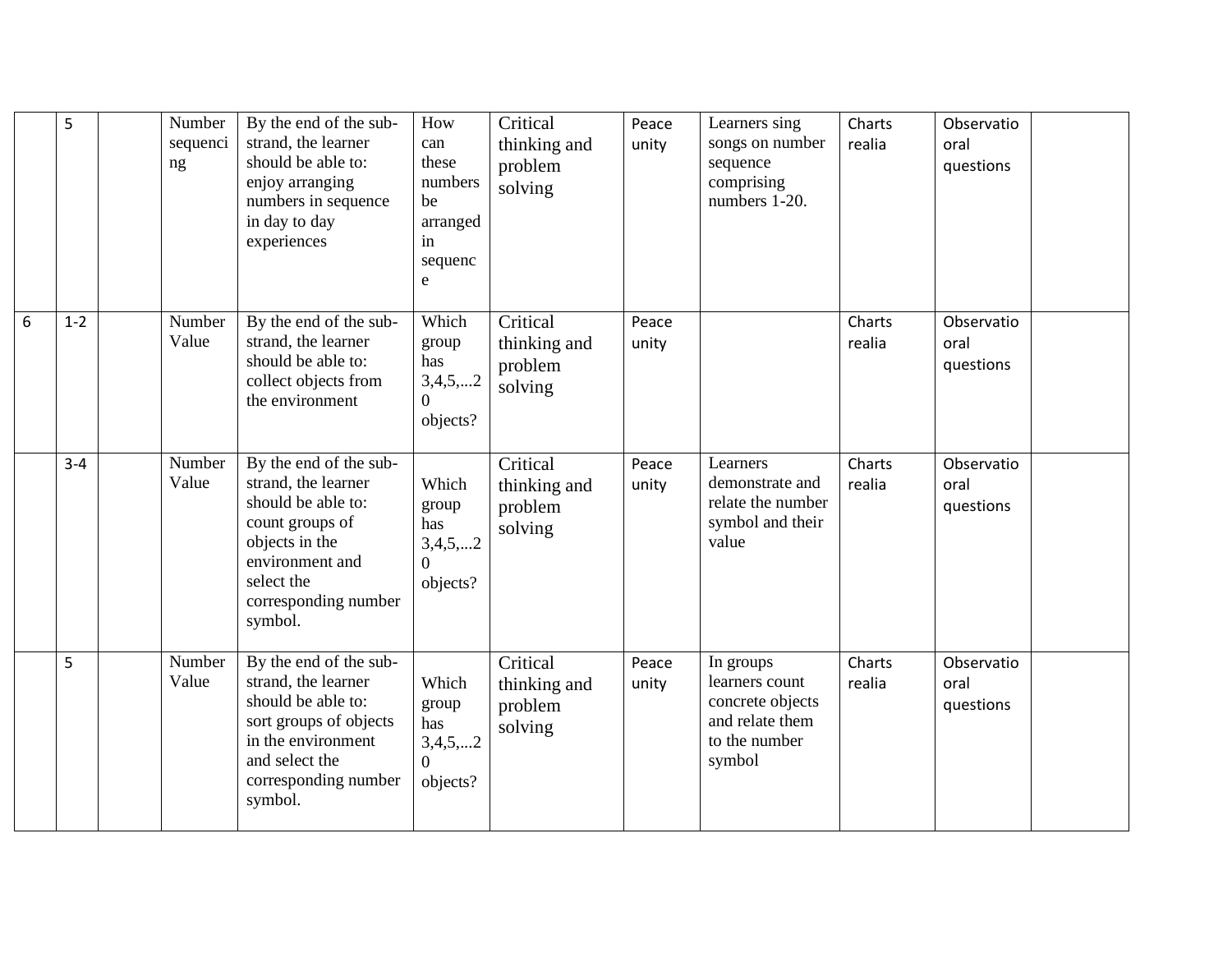| $\overline{7}$ | $1-2$   | Number<br>Value   | By the end of the sub-<br>strand, the learner<br>should be able to:<br>differentiate the<br>number value of<br>objects in the<br>environment                                            | Which<br>group<br>has<br>3,4,5,2<br>$\overline{0}$<br>objects? | Critical<br>thinking and<br>problem<br>solving | Peace<br>unity | In groups<br>learners count<br>concrete objects<br>and relate them<br>to the number<br>symbol | Charts<br>realia | Observatio<br>oral<br>questions |  |
|----------------|---------|-------------------|-----------------------------------------------------------------------------------------------------------------------------------------------------------------------------------------|----------------------------------------------------------------|------------------------------------------------|----------------|-----------------------------------------------------------------------------------------------|------------------|---------------------------------|--|
|                | $3 - 4$ | Number<br>Value   | By the end of the sub-<br>strand, the learner<br>should be able to:<br>appreciate the value of<br>numbers in their daily<br>life experiences                                            | Which<br>group<br>has<br>3,4,5,2<br>$\overline{0}$<br>objects? | Critical<br>thinking and<br>problem<br>solving | Peace<br>unity | In groups, pairs<br>and individually<br>learners complete<br>number value<br>puzzles          | Charts<br>realia | Observatio<br>oral<br>questions |  |
|                | 5       | Number<br>Value   | By the end of the sub-<br>strand, the learner<br>should be able to<br>relate number value<br>with objects in the<br>environment                                                         | Which<br>group<br>has<br>3,4,5,2<br>$\theta$<br>objects?       | Critical<br>thinking and<br>problem<br>solving | Peace<br>unity | In groups, pairs<br>and individually<br>learners complete<br>number value<br>puzzles          | Charts<br>realia | Observatio<br>oral<br>questions |  |
| 8              | $1 - 2$ | number<br>writing | By the end of the sub-<br>strand, the learner<br>should be able to:<br>identify number<br>symbols up to 20 for<br>association of spoken<br>number and its<br>symbolic<br>representation | Which<br>number<br>can you<br>see on<br>the<br>calendar        | Critical<br>thinking and<br>problem<br>solving | Peace<br>unity | Learners<br>demonstrate<br>number<br>formation from<br>number cut outs                        | Charts<br>realia | Observatio<br>oral<br>questions |  |
|                | $3 - 4$ | number            | By the end of the sub-                                                                                                                                                                  | Which                                                          | Critical                                       | Peace          |                                                                                               | <b>Charts</b>    | Observatio                      |  |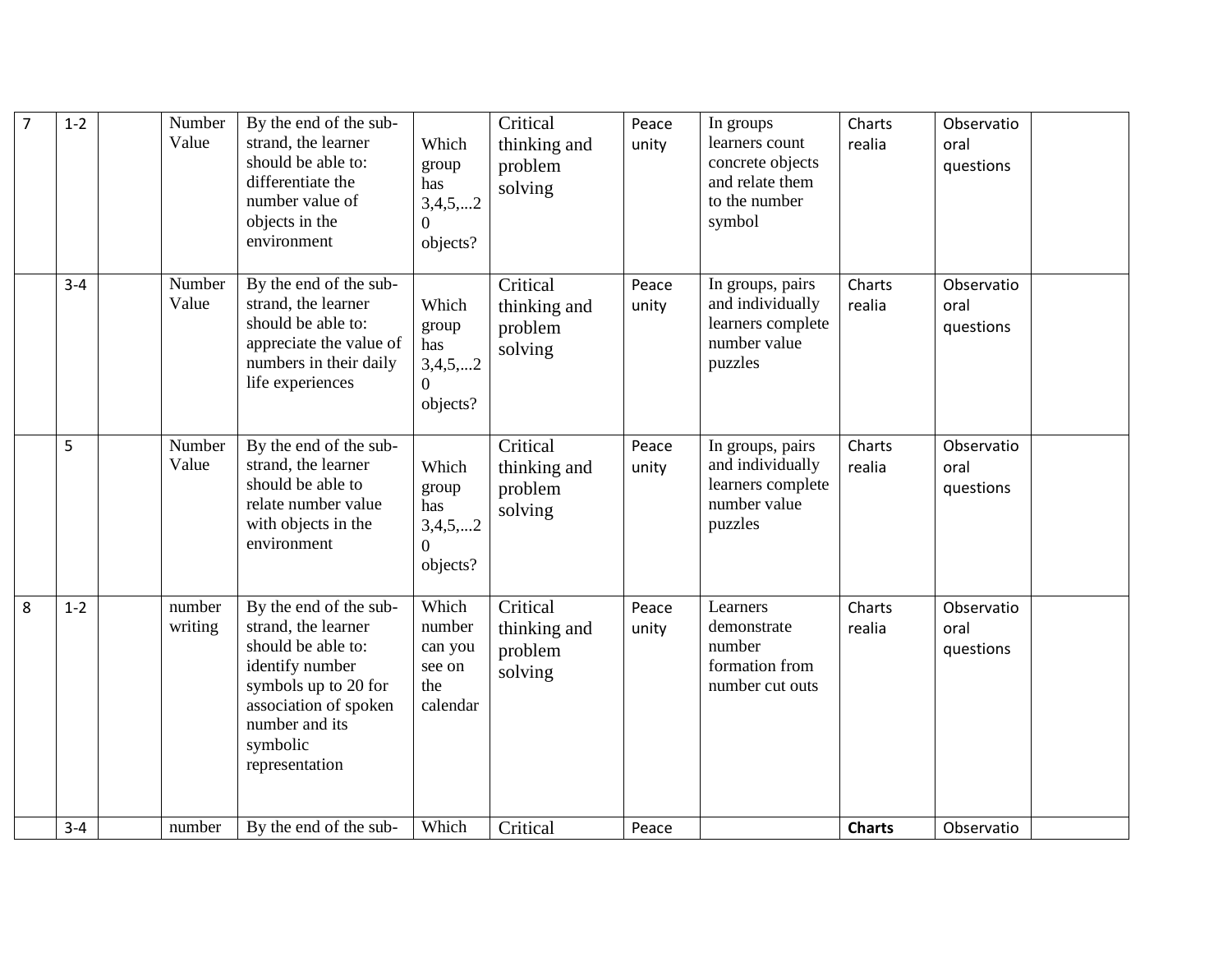|   |         | writing           | strand, the learner<br>should be able to:<br>form and write<br>numbers 1-10 on a<br>surface for<br>representing quantities<br>of objects or items by<br>symbols                            | number<br>can you<br>see on<br>the<br>calendar          | thinking and<br>problem<br>solving             | unity          | In groups, pairs<br>or individually,<br>learners trace,<br>model, thread,<br>join dots or<br>colour number<br>cut-outs up to 20. | realia           | oral<br>questions               |  |
|---|---------|-------------------|--------------------------------------------------------------------------------------------------------------------------------------------------------------------------------------------|---------------------------------------------------------|------------------------------------------------|----------------|----------------------------------------------------------------------------------------------------------------------------------|------------------|---------------------------------|--|
|   | 5       | number<br>writing | By the end of the sub-<br>strand, the learner<br>should be able to:<br>form and write<br>numbers 10-20 on a<br>surface for<br>representing quantities<br>of objects or items by<br>symbols | Which<br>number<br>can you<br>see on<br>the<br>calendar | Critical<br>thinking and<br>problem<br>solving | Peace<br>unity | few learners<br>practice joining<br>parts of numerals<br>to form a<br>complete<br>numeral                                        | Charts<br>realia | Observatio<br>oral<br>questions |  |
| 9 | $1 - 2$ | number<br>writing | By the end of the sub-<br>strand, the learner<br>should be able to:<br>write number symbols<br>1-20 on a surface for<br>enjoyment                                                          | Which<br>number<br>can you<br>see on<br>the<br>calendar | Critical<br>thinking and<br>problem<br>solving | Peace<br>unity | Learners write<br>number symbols<br>1-20 on a surface                                                                            | Charts<br>realia | Observatio<br>oral<br>questions |  |
|   | $3 - 4$ | number<br>writing | By the end of the sub-<br>strand, the learner<br>should be able to:<br>form number symbols<br>1-20 using ICT for<br>digital literacy                                                       | Which<br>number<br>can you<br>see on<br>the<br>calendar | Critical<br>thinking and<br>problem<br>solving | Peace<br>unity | Learners use ICT<br>to form number<br>symbols 1-20.                                                                              | Charts<br>realia | Observatio<br>oral<br>questions |  |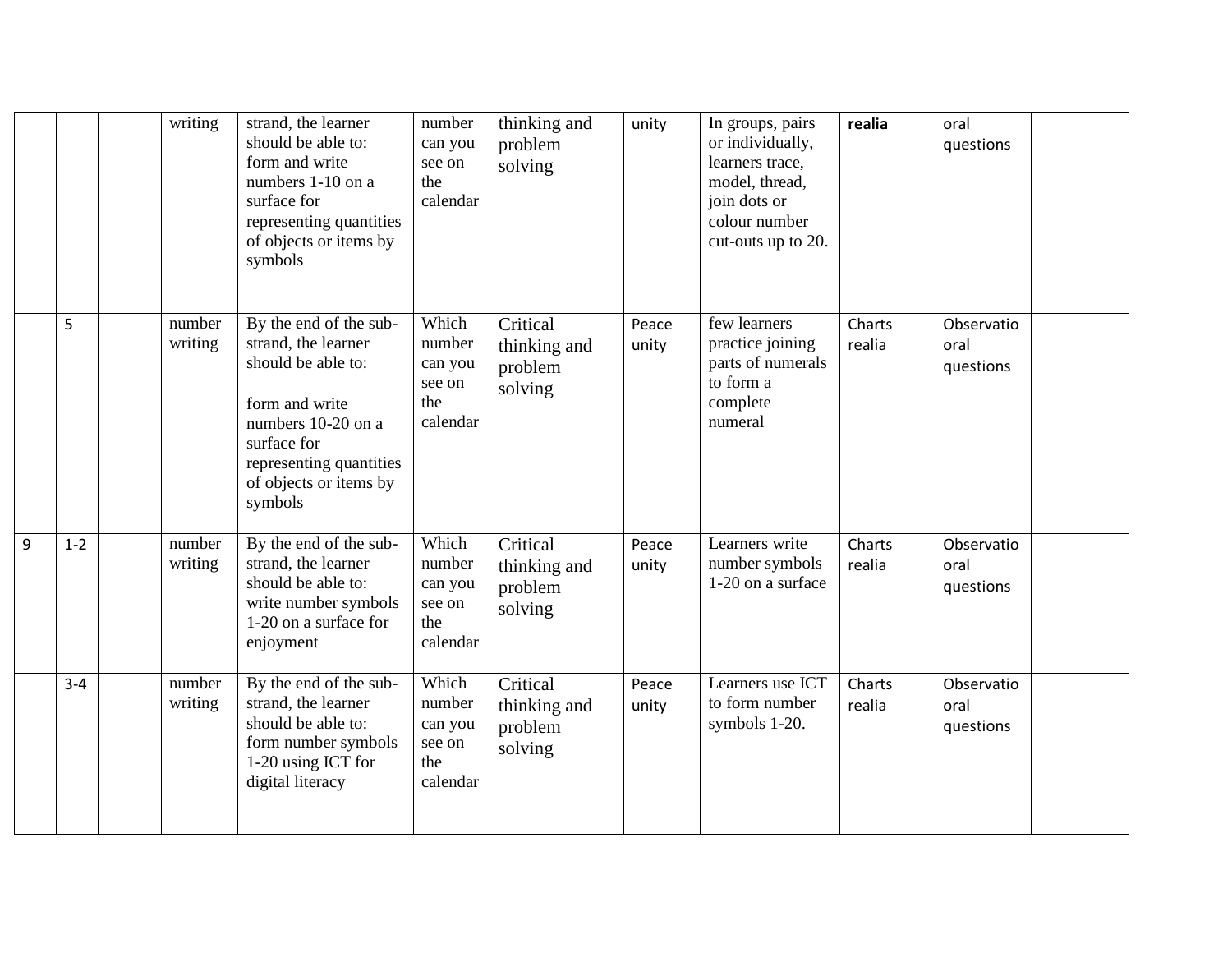|    | 5       | number<br>writing | By the end of the sub-<br>strand, the learner<br>should be able to:<br>appreciate the use of<br>numbers within their<br>environment                     | Which<br>number<br>can be<br>formed<br>using<br>the<br>selected<br>pieces? | Critical<br>thinking and<br>problem<br>solving | Peace<br>unity | Learners look at<br>and talk about<br>different parts of<br>number symbols | Charts<br>realia | Observatio<br>oral<br>questions |  |
|----|---------|-------------------|---------------------------------------------------------------------------------------------------------------------------------------------------------|----------------------------------------------------------------------------|------------------------------------------------|----------------|----------------------------------------------------------------------------|------------------|---------------------------------|--|
| 10 | $1 - 2$ | Number<br>puzzle  | By the end of the sub-<br>strand, the learner<br>should be able to:<br>rearrange number<br>cards 1-10 in the<br>correct order                           | Which<br>number<br>can be<br>formed<br>using<br>the<br>selected<br>pieces? | Critical<br>thinking and<br>problem<br>solving | Peace<br>unity | Learners look at<br>and talk about<br>different parts of<br>number symbols | Charts<br>realia | Observatio<br>oral<br>questions |  |
|    | $3-4$   | Number<br>puzzle  | By the end of the sub-<br>strand, the learner<br>should be able to:<br>rearrange number<br>cards 10-20 in the<br>correct order                          | Which<br>number<br>can be<br>formed<br>using<br>the<br>selected<br>pieces? | Critical<br>thinking and<br>problem<br>solving | Peace<br>unity | Learners look at<br>and talk about<br>different parts of<br>number symbols | Charts<br>realia | Observatio<br>oral<br>questions |  |
|    | 5       | Number<br>puzzle  | By the end of the sub-<br>strand, the learner<br>should be able to:<br>identify different parts<br>of numerals 1-20<br>using not more than<br>ten parts | Which<br>number<br>can be<br>formed<br>using<br>the<br>selected<br>pieces? | Critical<br>thinking and<br>problem<br>solving | Peace<br>unity | Learners look at<br>and talk about<br>different parts of<br>number symbols | Charts<br>realia | Observatio<br>oral<br>questions |  |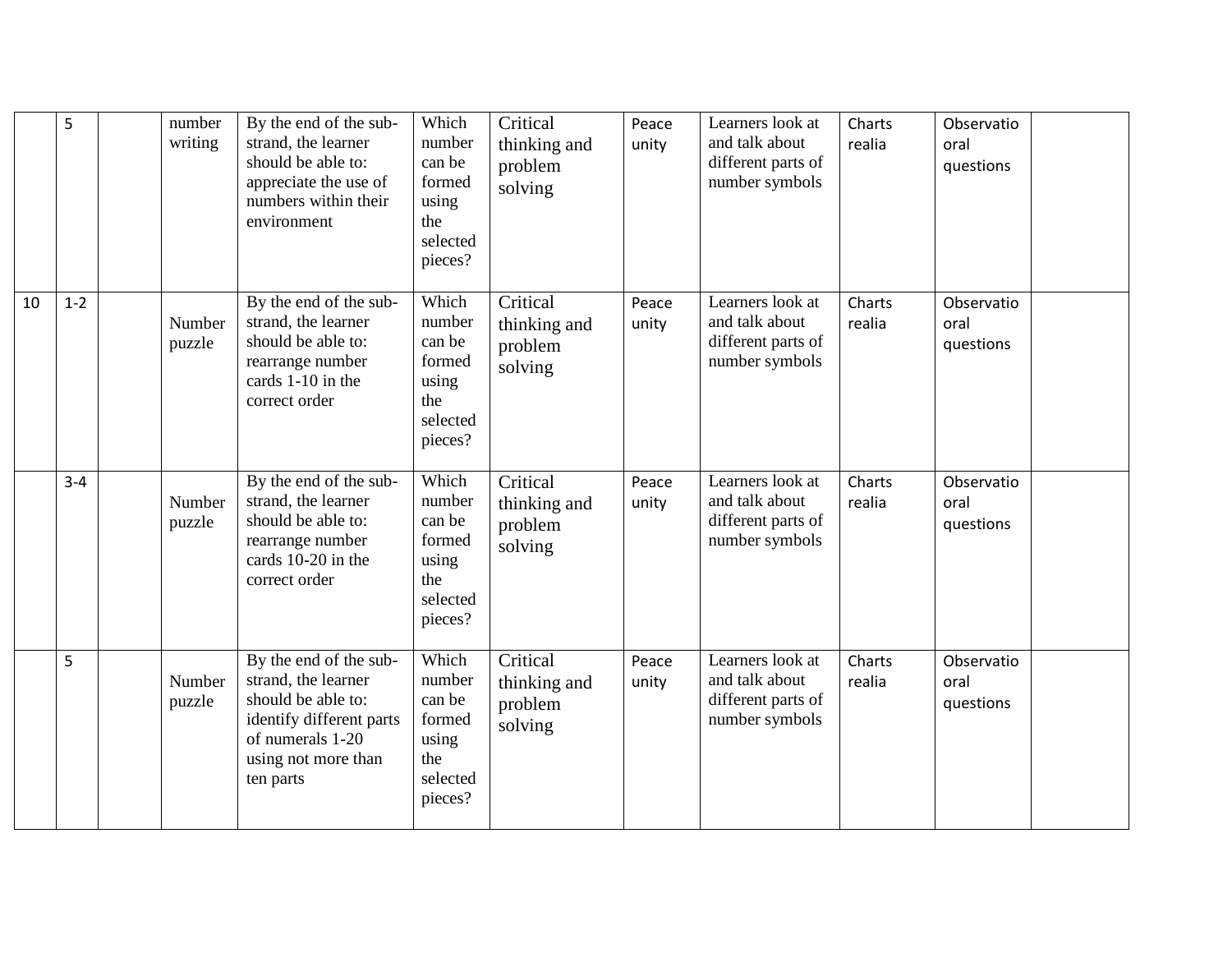| 11 | $1 - 2$ | Number<br>puzzle    | By the end of the sub-<br>strand, the learner<br>should be able to:<br>form complete number<br>symbols 1-20 with not<br>more than 10 parts | Which<br>number<br>can be<br>formed<br>using<br>the<br>selected<br>pieces? | Critical<br>thinking and<br>problem<br>solving | Peace<br>unity | In pairs or groups<br>learners join<br>different parts of<br>number symbols<br>to form a<br>complete<br>numeral | Charts<br>realia | Observatio<br>oral<br>questions |
|----|---------|---------------------|--------------------------------------------------------------------------------------------------------------------------------------------|----------------------------------------------------------------------------|------------------------------------------------|----------------|-----------------------------------------------------------------------------------------------------------------|------------------|---------------------------------|
|    | $3 - 4$ | Number<br>puzzle    | By the end of the sub-<br>strand, the learner<br>should be able to:<br>enjoy completing<br>number puzzles in<br>daily life                 | Which<br>number<br>can be<br>formed<br>using<br>the<br>selected<br>pieces? | Critical<br>thinking and<br>problem<br>solving | Peace<br>unity |                                                                                                                 | Charts<br>realia | Observatio<br>oral<br>questions |
|    | 5       | Number<br>puzzle    | By the end of the sub-<br>strand, the learner<br>should be able to:<br>relate number symbols<br>with the objects in the<br>environment     | Which<br>number<br>can be<br>formed<br>using<br>the<br>selected<br>pieces? | Critical<br>thinking and<br>problem<br>solving | Peace<br>unity | In pairs or groups<br>learners join<br>different parts of<br>number symbols<br>to form a<br>complete<br>numeral | Charts<br>realia | Observatio<br>oral<br>questions |
| 12 | $1 - 2$ | Putting<br>together | By the end of the sub-<br>strand, the learner<br>should be able to:<br>collect different<br>groups of similar<br>objects for counting      | Which<br>objects<br>look<br>alike                                          | Critical<br>thinking and<br>problem<br>solving | Peace<br>unity | Learners observe<br>and talk about<br>similar objects<br>within their<br>environment                            | Charts<br>realia | Observatio<br>oral<br>questions |
|    | $3 - 4$ |                     | By the end of the sub-                                                                                                                     | Which                                                                      | Critical                                       | Peace          | Teacher                                                                                                         | Charts           | Observatio                      |